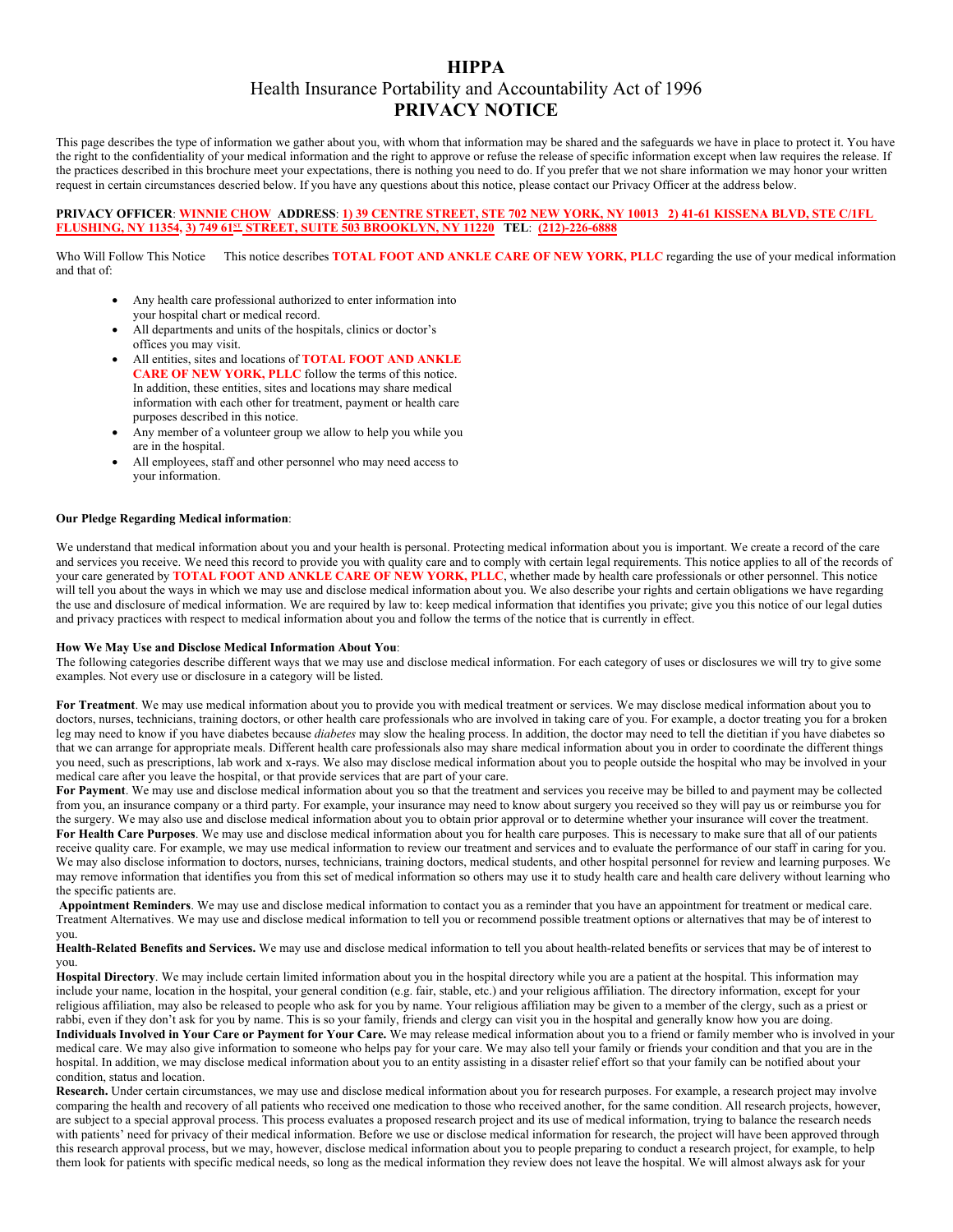specific permission if the researcher will have access to your name, address or other information that reveals who you are, or will be involved in your case at the hospital.

**As Required By Law.** We will disclose medical information about you when required to do so by federal, state or local law.

**To Avert a Serious Threat to Health or Safety.** We may use and disclose medical information about you when necessary to prevent a serious threat to your health and safety or the health and safety of the public or another person. Any disclosure, however, would only be to someone able to help prevent the treat.

**Fundraising Activities.** We may use medical information about you in an effort to raise money for the physician clinical practices and its operations. We may disclose medical information to a foundation related to the hospital so that the foundation may also raise money for the hospital. We only would release contact information, such as your name, address and phone number, if you do not want **TOTAL FOOT AND ANKLE CARE OF NEW YORK, PLLC** to contact you for fundraising efforts, you must notify our Privacy Officer in writing at the address below.

### **Special Situations**

**Organ and Tissue Donation.** If you are an organ donor, we may release medical information to organizations that handle organ procurement or organ, eye or tissue transplantation or to an organ donation bank, as necessary to facilitate organ or tissue donation and transplantation.

**Military and Veterans.** If you are a member of the armed forces, we may release medical information about as required by military command authorities.

- Workers' Compensation. We may disclose medical information about you for public health activities. These activities generally include the following:
	- To prevent or control disease, injury or disability.
	- To report births and deaths.

 $\bullet$  and  $\bullet$  and  $\bullet$  and  $\bullet$ 

- To report child abuse or neglect.
- To notify a person who may have been exposed to a disease or may be at risk for contracting or spreading a disease or condition.
- To notify the appropriate government authority if we believe a patient has been the victim of abuse, neglect or domestic violence.
- To report reactions to medications or problems with products.
- To notify people of recalls of products they may be using.

Health Oversight Activities. We may disclose medical information to a health oversight agency for activities authorized by law. These oversight activities include, for example, audits, investigations, inspections, and licensure. These activities are necessary for the government to monitor the health care system, government programs, and compliance with civil rights laws.

**Lawsuits and Disputes.** We may disclose medical information about you in response to a subpoena, discovery request, or other lawful order from a court. Law Enforcement. We may release medical information, if asked to do so by a law enforcement official as part of law enforcement activities in investigations of

criminal conduct or of victims of crime; in response to court orders in emergency circumstances, or when required to do so by law.

**Coroners, Medical Examiners and Funeral Directors.** We may release medical information to a coroner or medical examiner. This may be necessary. For example, to identify a deceased person or determine the cause of death. We may also release medical information about patients of the hospital to funeral directors as necessary to carry out their duties.

**Protective Services for the president, National Security and Intelligence Activities.** We may release medical information about you to authorized federal officials so they may provide protection to the President, other authorized persons or foreign heads of state or conduct special investigations, or for intelligence, counterintelligence, and other nation security activities authorized by law.

**Inmates.** If you are an inmate of a correctional institution or under the custody of a law enforcement official, we may release medical information about you to the correctional institution or law enforcement official. This release would be necessary (1) for the institution to provide you with health care; (2) to protect your health and safety or the health and safety of others; or (3) for the safety and security of the correctional institution.

#### **Your Rights Regarding Medical Information About You**

You have the following rights regarding medical information we maintain about you:

**Right to Inspect and Copay.** You have the right to inspect and copy medical information that may be used to make decisions about your care. Usually, this includes medical and billing records, but does not include psychotherapy notes. To inspect and copy medical information that may be used to make decisions about you, you must submit your request in writing to our Privacy Officer at the address below. If you request a copy of the information we nay charge a fee for the costs of copying, mailing or other supplies associated with your request. We may deny your request to inspect and copy in certain very limited circumstances. If you are denied access to medical information, you may request that the denial be reviewed. Another licensed health care professional chosen by **TOTAL FOOT AND ANKLE CARE OF NEW YORK, PLLC** will review your request and the denial. The person conducting the review will not be the person who denied your request. We will comply with the outcome of the review.

**Right to Amend.** If you feel that medical information we have about you is incorrect or incomplete, you may ask us to amend the information. You have the right to request an amendment for as long as the information is kept. To request an amendment, your request must be made in writing and submitted to our Privacy Officer. In addition, you must provide a reason that supports your request. We may deny your request for an amendment if it is not in writing or does not include a reason to support the request. In addition, we may deny your request if you ask us to amend information that:

- Was not created by us, unless the person or entity that created the information is no longer available to make the amendment;
- Is not part of the medical information kept by **TOTAL FOOT AND ANKLE CARE OF NEW YORK, PLLC** Is not part of the information which you would be permitted to inspect and copy; or
- Is accurate and complete.

**Right to an Accounting of Disclosures.** You have the right to request an "accounting of disclosures." This is a list of the disclosures we made of medical information about you. To request this list or accounting of disclosures, you must submit your request in writing to our Privacy Officer. Your request must state a time period that may not be longer than six years and may not include dates before April 14, 2003. Your request shout indicate in what form you want the list (for example, on paper, electronically). The first list you request within a 12-month period will be free, for additional lists, we may charge you for the costs for providing the list. We will notify you of the cost involved and you may choose to withdraw or modify your request at that time before any costs are incurred.

**Right to Request Restrictions.** You have the right to request a restriction or limitation on the medical information we use or disclose about you for treatment, payment or health care operations. You also have the right to request a limit on the medical information we disclose about you to someone who is involved in your care or the payment for your care, like a family member or friend. We are not required to agree to your request. If we do agree, we will comply with your request unless the information is needed to provide you emergency treatment. To request restrictions, you must make your request in writing to our Privacy Officer at the address below. In your request, you must tell us (1) what information you want to limit (2) whether you want to limit our use, disclosure or both; and (3) to whom you want the limits to apply.

Right to Request Confidential Communications. You have the right to request that we communicate with you about medical matters in a certain way or at a certain location. For example, you can ask that we only contact you at work or by mail. To request confidential communications, you must make your request in writing to our